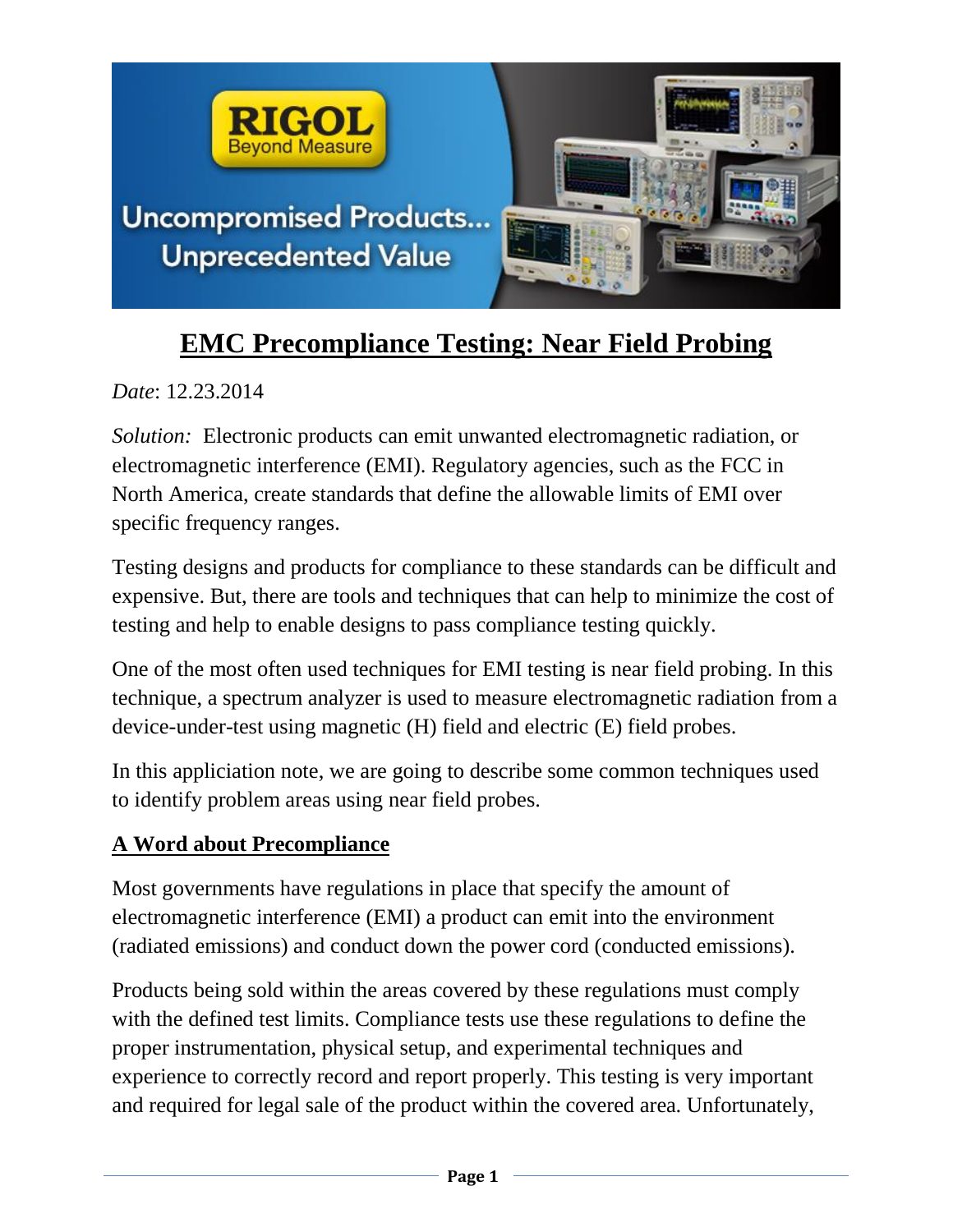

compliance testing can be expensive and difficult to execute due to the specialized equipment and knowledge required to properly conduct the tests.

Precompliance testing simulates the major details of a compliant test setup at a lower investment in time and money. Before you go to a compliance lab for testing, you can use precompliance tests to gather information about the performance of a design, make changes (if needed), and retest.. all in an effort to minimize the return trips to the compliance lab.

A word of caution, however. Precompliance data can be useful in hunting down many, if not all, of the non-compliant areas of a design but it is not a substitute for testing at a fully accredited compliance lab. Ultimately, the company (you) is responsible for proof of compliance to the full regulations for your product.

## **Setup**

Board level emission testing can be performed using a spectrum analyzer, like the Rigol DSA-815 (9kHz to 1.5GHz), near field electric (E) and magnetic (H) probes, and the appropriate connecting cable.



*Figure 1*: The Rigol DSA815-TG Spectrum Analyzer.

A commercial example of near field probes are the Beehive Electronics probes shown below: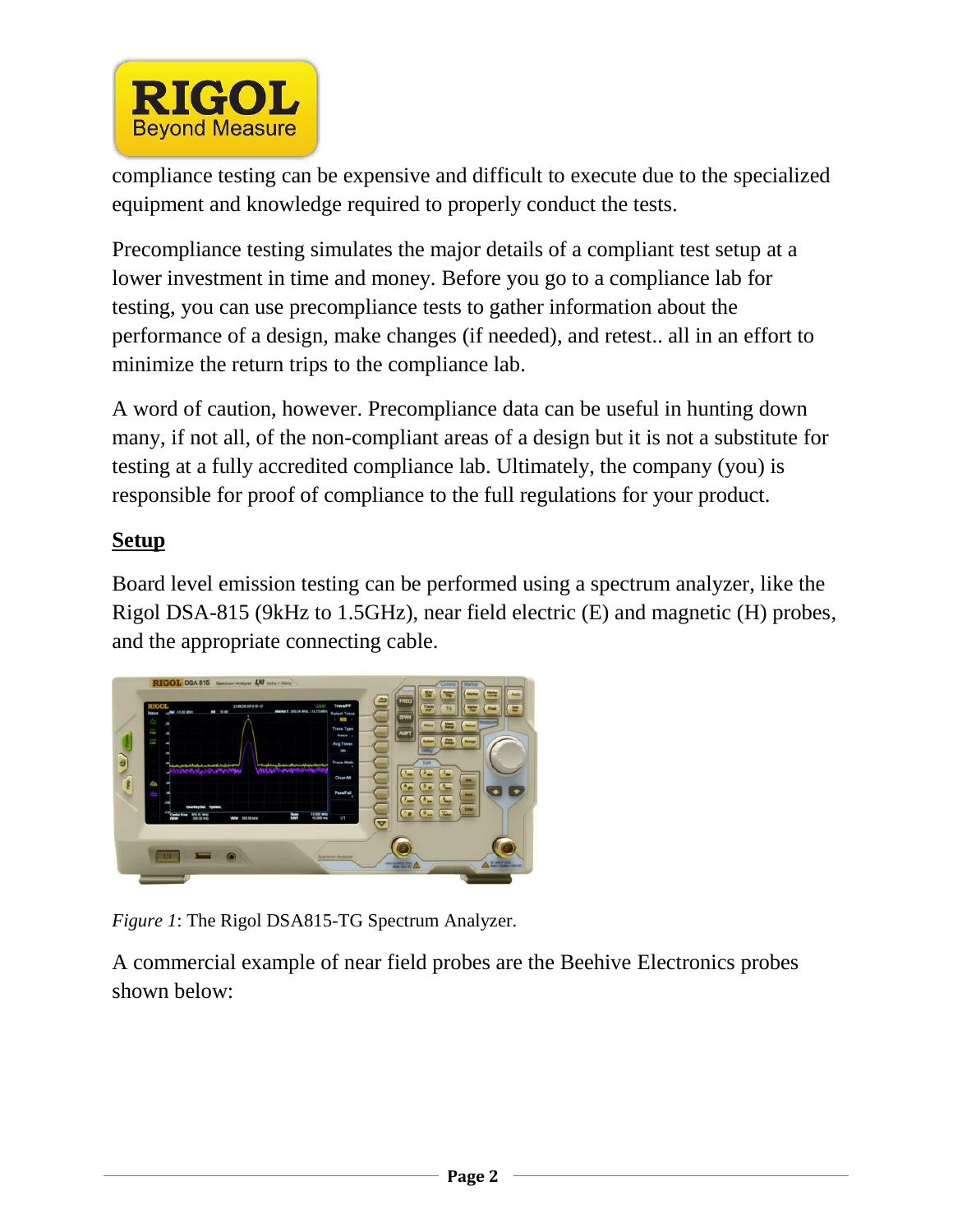



*Figure 2*: Beehive electronics EMC probes. The loops are H field type. The smallest tip is on the E field probe.

To use the beehive probes shown above with a Rigol spectrum analyzer, you will need a 50 ohm cable that terminates in an N-Type connector (Spectrum analyzer end) and SMB (probe end).

You can also build your own probes by removing a few cm of outer shield and insulator from a semi-rigid RF cable, bending it into a loop, and dipping in plastic tool dip or other insulating material. Larger diameter loops will pick up smaller signals, but do not have as much spatial resolution as smaller diameter loops.

For the first pass, configure the spectrum analyzer to use the peak detector. This setting ensures that the instrument is capturing the "worst case" peak RF. It also provides a fast scan rate to minimize the time spent at one position as you scan over your DUT. Larger probes will give you a faster scanning rate, albeit with less spatial resolution. Smaller probes, like the E Field probe, provide fine spatial resolution and can be used to detect RF on single pins of circuit elements.

Probe orientation (rotation, distance) is also important to consider. The probes act as an antenna, picking up radiated emissions. Exposing the loop to the largest perpendicular field possible will maximize the signal strength.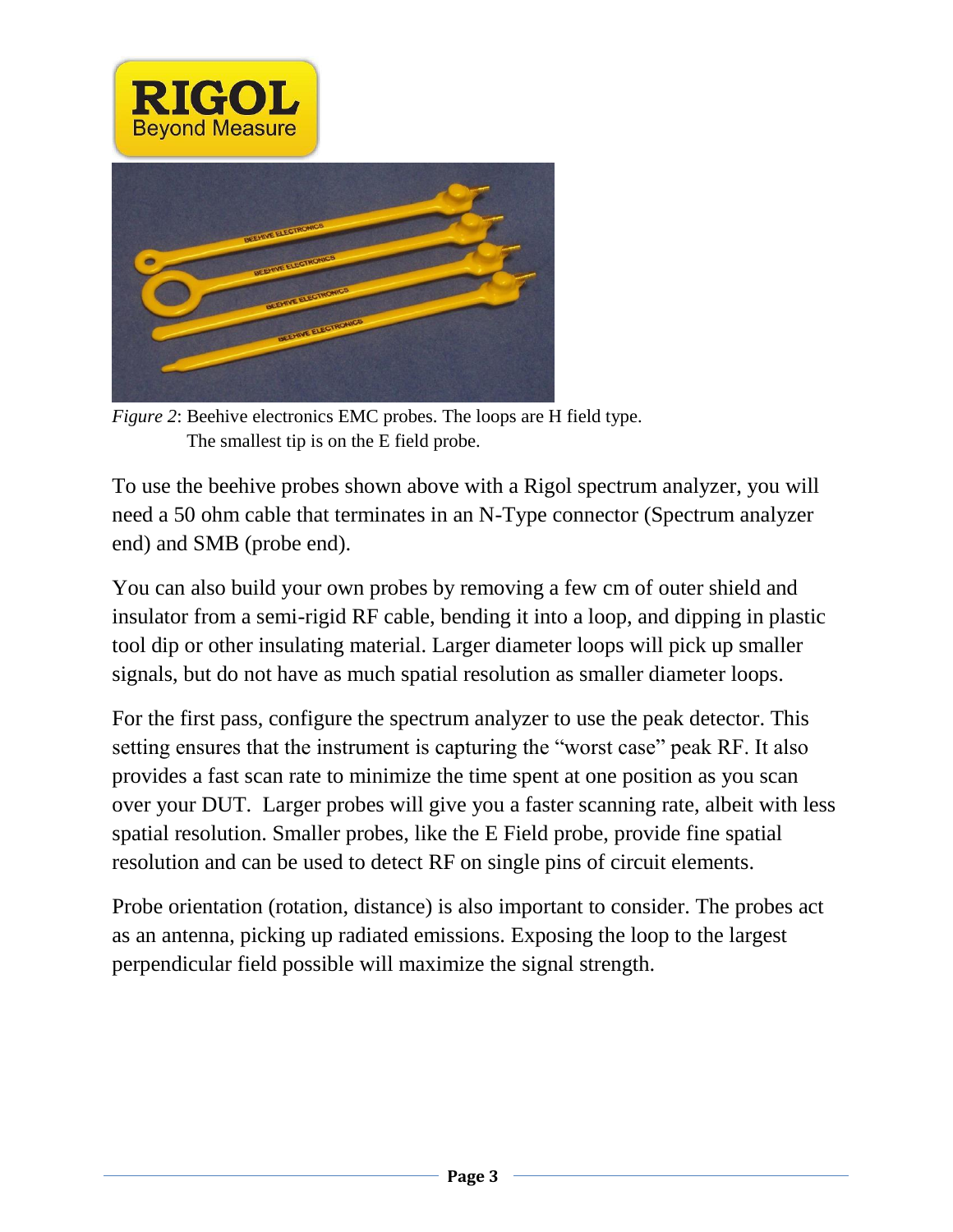



*Figure 3*: An example of using an H field probe and spectrum analyzer to find trouble spots on a board. Note the orientation of the H field probe

Take care to test enclosure seams, openings, traces, and other elements that could be emitting RF. A thorough scan of all of the circuit elements, connectors, knobs, openings in the case, and seams is crucial to identifying potential areas where RF can "leak" out of an enclosure.



*Figure 4*: Measuring a display ribbon cable for emissions using an H field probe.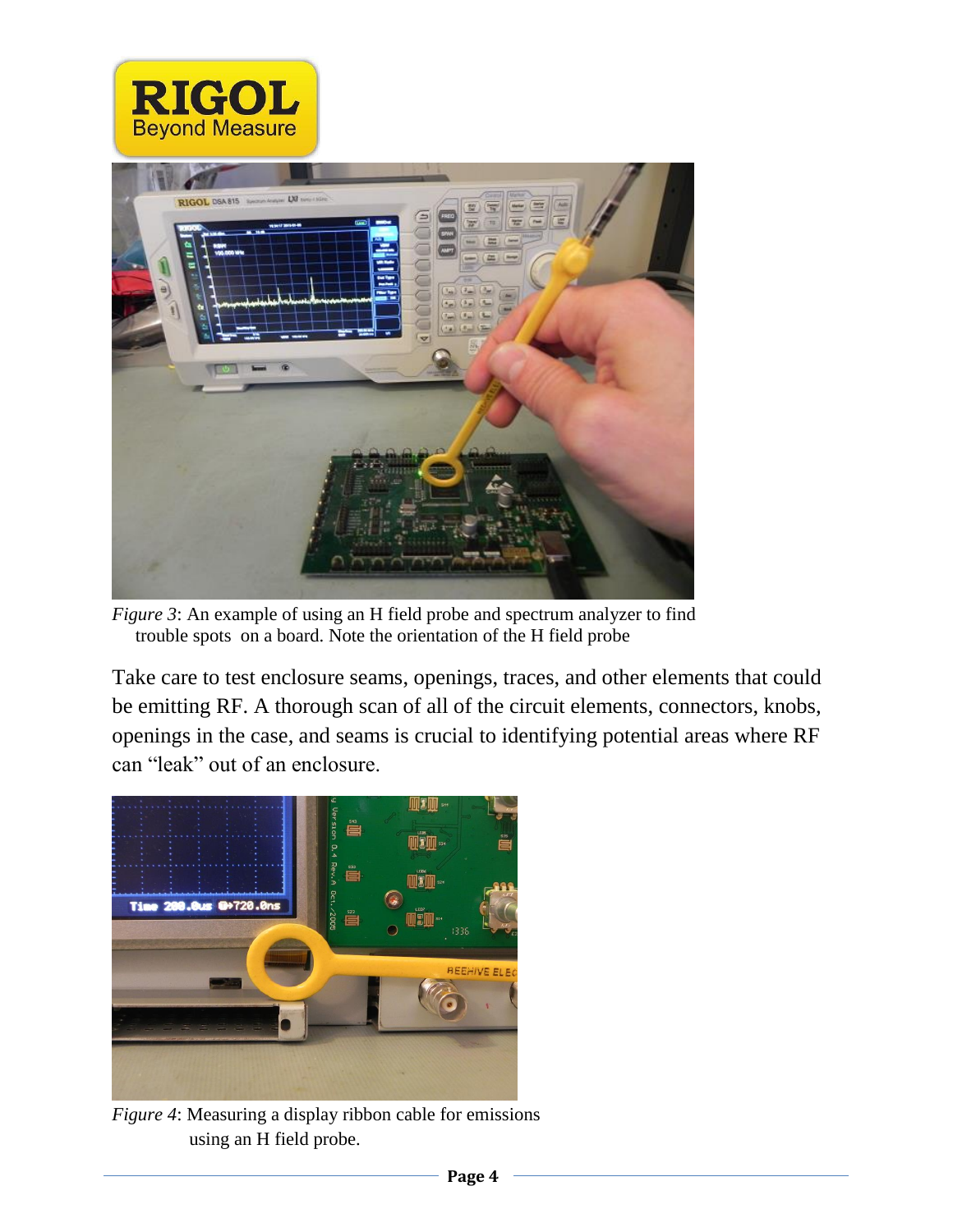

You can use tinfoil or conductive tape to cover suspected problem areas like vents, covers, doors, seams, and cables coming through an enclosure. Simply test the area without the foil or tape, then cover the suspected area, and rescan with the probe.

Once you have a good idea of your problem areas, you can get more detail by implementing a few common techniques. If possible, select a spectrum analyzer that has the standard configuration used in full compliance testing. This includes a Quasi-Peak detector mode, EMI filter, and Resolution Bandwidth (RBW) settings that match the full test requirements specified for your product.

This type of setup will increase testing time but should be used on the problem areas. A full compliance test utilizes these settings.. and so, your pre-compliance testing with this configuration will provide a greater degree of visibility into the EMI profile of your design.

## **Conclusion**

In closing, near field probes and a spectrum analyzer can be useful tools in troubleshooting EMI issues.

- With H field probes, try different probe orientations to help isolate problem areas
- Remember to probe all seams.. surface contact and finish effect grounding and shielding
- Openings radiate just like solid structures. They act like antennas.
- Ribbon cables and cables/inputs with bad shielding and grounds are common causes of radiated emissions